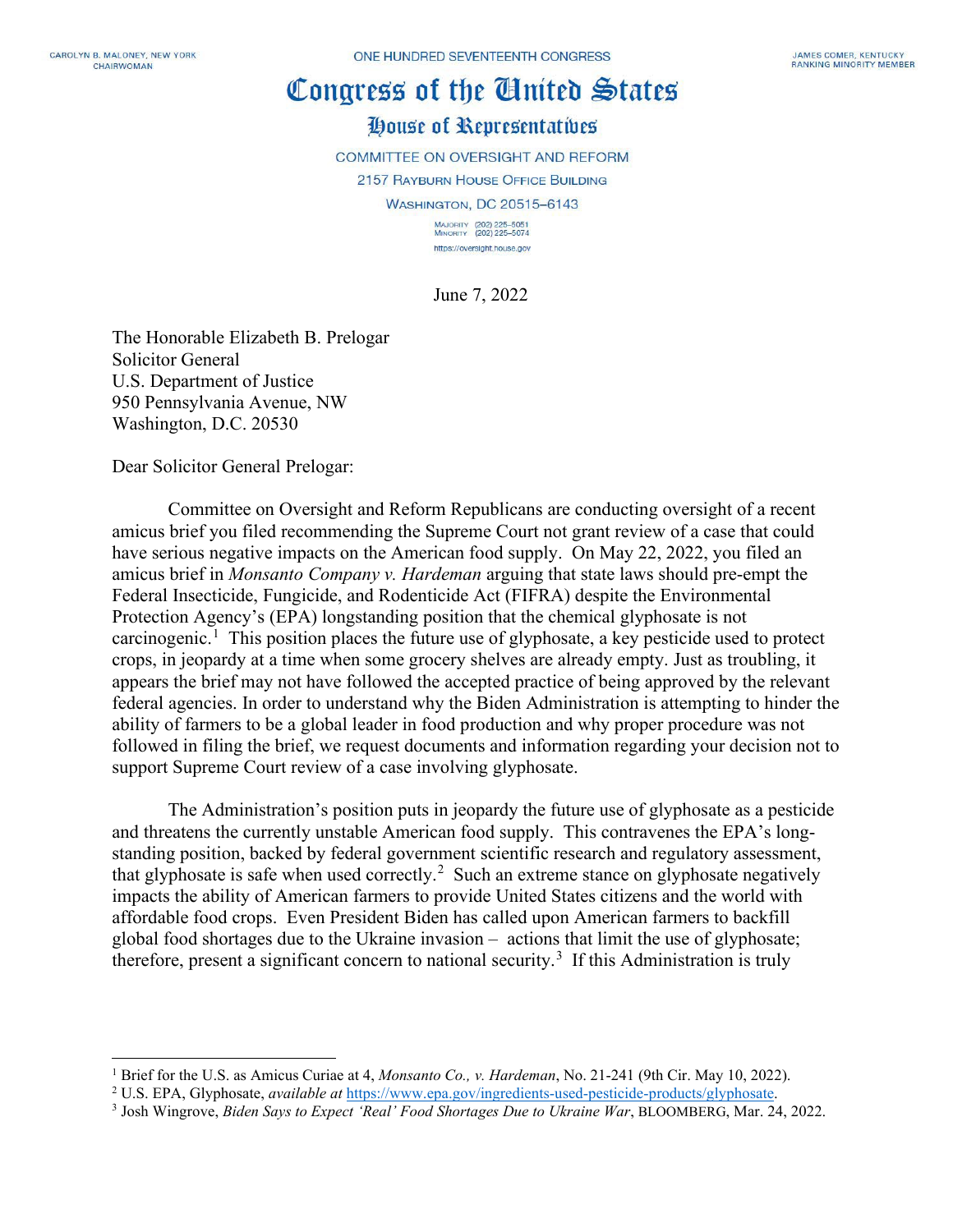Hon. Elizabeth B. Prelogar June 7, 2022 Page 2

committed to American farmers as the "backbone" of our economy,<sup>[4](#page-1-0)</sup> you should reconsider your position on whether the Supreme Court should take up this case.

Additionally, the process you undertook in drafting the amicus brief is troubling. Recent reporting suggests your office failed to consult with Secretary of Agriculture Thomas Vilsack, whose agency's mission is to "provide leadership on food, agriculture, natural resources, rural development, nutrition, and related issues based on sound public policy, the best available science, and efficient management."<sup>[5](#page-1-1)</sup> At a hearing before the U.S. Senate Committee on Agriculture, Secretary Vilsack testified that the U.S. Department of Agriculture was not consulted in the formulation of the government's position as established in the amicus brief.<sup>[6](#page-1-2)</sup> This lack of consultation raises serious questions about the process your office followed in formulating a legal position that has the potential for such profound impacts on American farmers and the U.S. food supply. A willful disregard for consultation with the USDA, the agency protecting the interests of farmers and the food supply, requires you to reconsider the government's position on this case.

The amicus brief filed by the Solicitor's Office also fails to list any officials from the EPA as co-signers.<sup>[7](#page-1-3)</sup> Precedent suggests that in instances where the government has taken a legal position on pre-emption of the statute at issue, the federal agency charged with administering that statute is included on the brief as endorsing that action. For example, in an amicus brief filed by the Solicitor General regarding a cert petition for *Virginia Uranium, Inc v. Warren*, the Solicitor and attorneys on behalf the Nuclear Regulatory Commission were included as co-signers of the brief – solidifying their endorsement of the position.<sup>[8](#page-1-4)</sup> In this case, with the future of the American food supply on the line, the lack of an express concurrence on the legal issue by EPA raises serious questions as to whether the agency that administers FIFRA was properly consulted and agrees with the position taken by the Solicitor General on behalf of the U.S. government.

It is critical for the American people to better understand the actions of the Administration that may have an impact on the domestic food supply at a time of rising costs due to record inflation.<sup>[9](#page-1-5)</sup> To assist with this investigation, please produce the following documents and information no later than June 21, 2022:

1. All documents and communications between or among the Office of the Solicitor and any official or employee from EPA referring or relating to the amicus brief filed in *Monsanto*.

<span id="page-1-0"></span><sup>4</sup> Maegan Vazquez, et al., *Biden Blames Russia's War in Ukraine for Food Supply Shortages and Price Hikes*, CNN May 11, 2022.

<span id="page-1-1"></span><sup>5</sup> USDA, About the U.S. Department of Agriculture, *available at* https://www.usda.gov/our-agency/about-usda.

<span id="page-1-2"></span><sup>6</sup> Hearing before the S. Comm. on Agriculture, testimony of Hon. Thomas J. Vilsack, May 26, 2022.

<span id="page-1-4"></span><span id="page-1-3"></span><sup>7</sup> Brief for the U.S. as Amicus Curiae at 24, *Monsanto Co., v. Hardeman*, No. 21-241 (9th Cir. May 10, 2022). <sup>8</sup> Brief for the U.S. as Amicus Curiae at 23, *Virginia Uranium Inc., et al., v. Warren, et al.*, 139 S. Ct. 1894, 204 L. Ed. 2d 277 (2019) (No. 16-1275).

<span id="page-1-5"></span><sup>9</sup> Mike Winters, *Rising Inflation Has Made It More Expensive to Eat at Home – Here's How Much Grocery Prices Have Increased*, CNBC, Apr. 12, 2022.